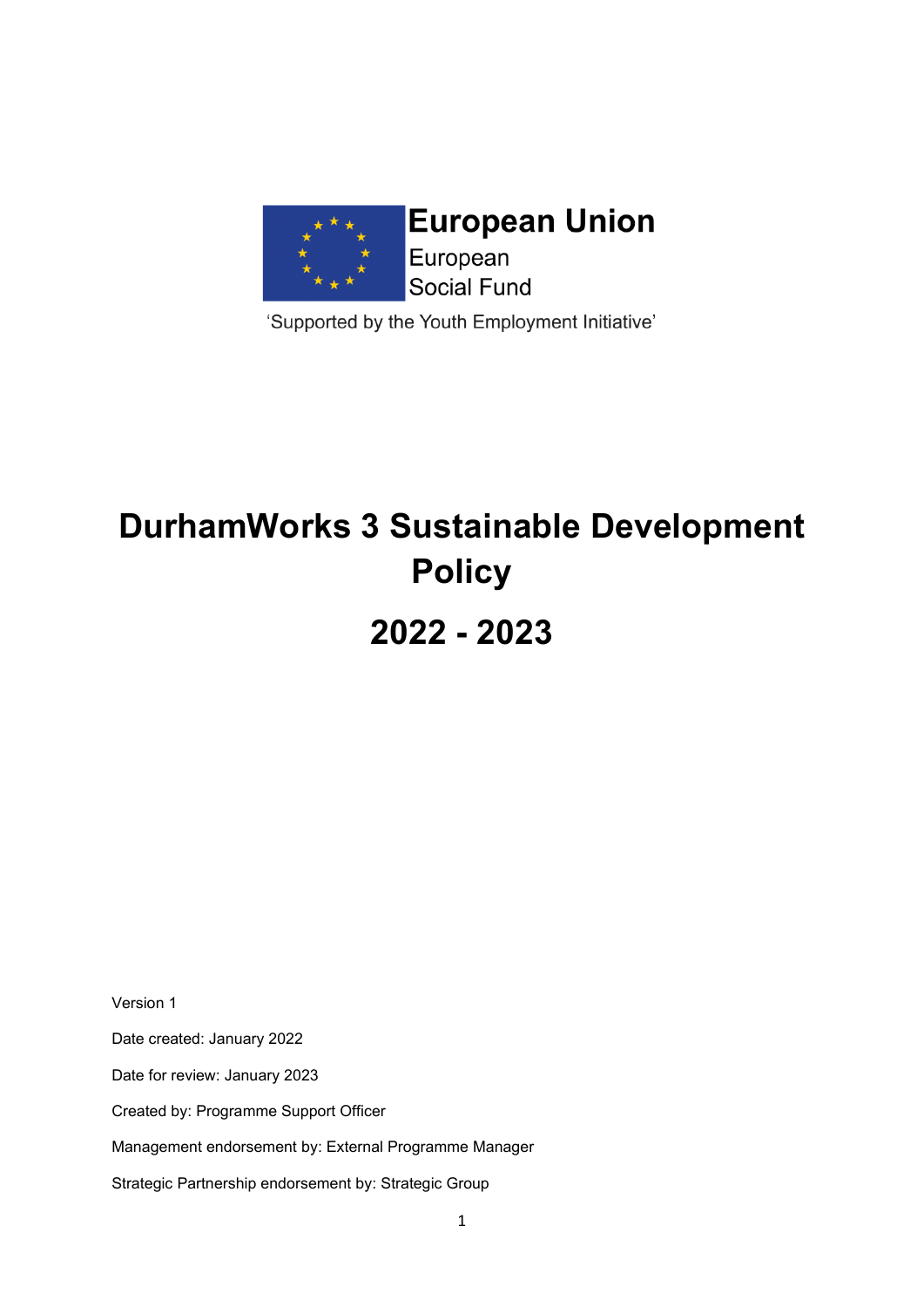# **Introduction**

The DurhamWorks 3 Sustainable Development Policy is aimed at core staff, Delivery Partners/subcontractors and their staff and participants. The aim of the Policy is to confirm our commitment to Sustainable Development, detail our priorities and confirm how the Policy and Sustainable Development Implementation Plan will be communicated, promoted and monitored across the wider project.

# **Objectives**

- Improve information for employees, partners and participants about their roles and responsibilities in relation to sustainable development and climate change.
- Improve cost control.
- Conserve raw materials and energy.
- Improve monitoring and reduce environmental impacts.
- Improve efficiency of processes.
- Respond to the global and local climate change emergency.
- Comply with all regulatory requirements and contribute to tackling the challenges as defined by the UN sustainable development goals.

# **Responsibility**

Durham County Council (DCC) as the lead partner for DurhamWorks 3, along with the Cross Cutting Themes Steering Group, will be responsible for the implementation of the Sustainable Development Policy and Implementation Plan. The Policy and Plan will be monitored by the DurhamWorks 3 Operational Management Group monthly as a minimum alongside a Cross Cutting Themes Steering Group made up of DurhamWorks staff and Delivery Partners. Subcontractors will be invited onto the group where appropriate.

# **DurhamWorks 3 Commitment:**

Durham County Council (DCC) as Lead Partner for the DurhamWorks 3 project, publicly affirms its commitment to looking after the environment through promoting sustainable development. The nationally recognised Investors in the Environment (IiE) management system has been developed by DCC to record, monitor and improve all environmental aspects of organisational operations leading to an auditable, externally verified accreditation. This project, led by the council, will carry out its activities in compliance with DCC and relevant environmental legislation and is committed to continuous, measurable improvement in environmental performance whilst delivering European Social Funded (ESF) activities.

Durham County Council, as the lead partner for the DurhamWorks 3 project, will share best practice with all staff, internal and external Delivery Partners (named in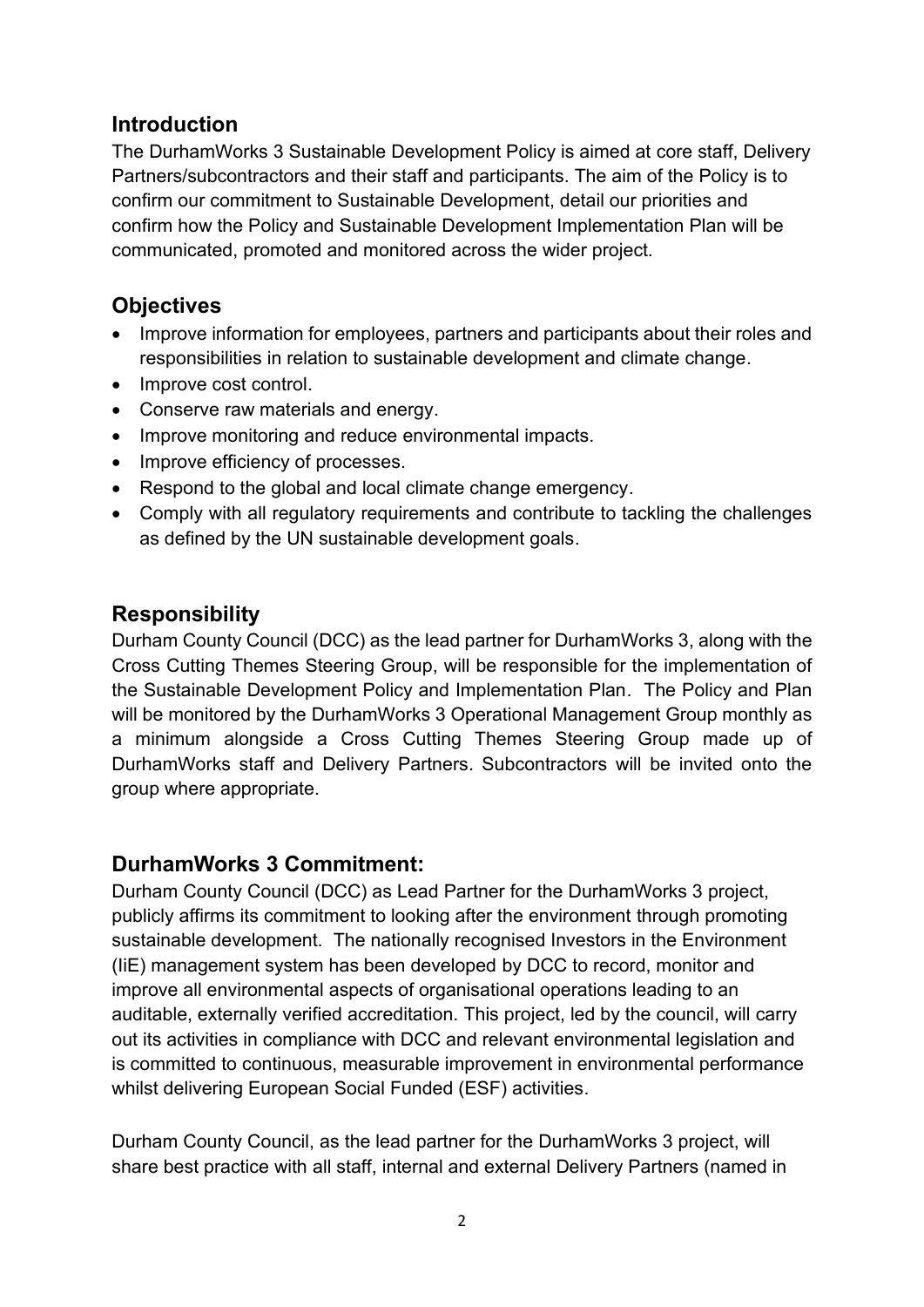Appendix 1) and participants. This policy provides assurance that they will also support sustainable development in line with the DurhamWorks 3 Sustainable Development Plan. All Delivery Partners will be required to have their own Sustainable Development Policy and Sustainable Development Implementation Plan which is either aligned to the Programme Level Policy and Plan or reflects it. DurhamWorks 3 will work closely with DCC's Sustainability and Climate Change Team to access information and best practice through the Climate Emergency Response Plan and partnerships including the Environmental and Climate Change Partnership, NECA and NELEP.

The above will also apply to any subcontractors who may join the DurhamWorks 3 project.

# **Principles:**

In line with DCC policies and procedures, the following principles will be implemented throughout DurhamWorks 3 wherever feasible, within existing financial constraints across all internal and external partners and subcontractors where possible.

## • **Energy Consumption and Climate Change**

In line with DCC's declaration of a 'Climate Emergency' in February 2019, DurhamWorks 3 will actively work to reduce  $CO<sub>2</sub>$  emissions from its buildings and operations. It will seek to address energy use from heating and powering buildings and from transport and transport infrastructure. This will primarily be done through reducing demand, smarter working and through staff education.

#### • **Waste Minimisation**

The project will work to prevent waste from being generated by its operations. Any waste will be disposed of, using registered waste disposal collectors, in a safe, legal, and responsible way, prioritising re-use, repair and recycling and, where possible, avoiding disposal in landfill. As the lead partner, DCC will check that all partners and subcontractors dispose of their waste using a registered waste collector and observe and comply with the Waste Electrical and Electronic (WEEE) regulations 2013 [\(WEE\) regulations](https://www.gov.uk/government/uploads/system/uploads/attachment_data/file/292632/bis-14-604-weee-regulations-2013-government-guidance-notes.pdf) and ensure that WEEE is not mixed with general waste and is disposed of legally.

#### • **Minimise the use of Travel**

The DurhamWorks 3 project will work to reduce the environmental impacts of staff, Delivery Partner and participant travel and seek innovative solutions to travel around the county. It will promote the use of video conferencing where possible and car sharing when meetings are a necessity. It will actively seek ways in which to reduce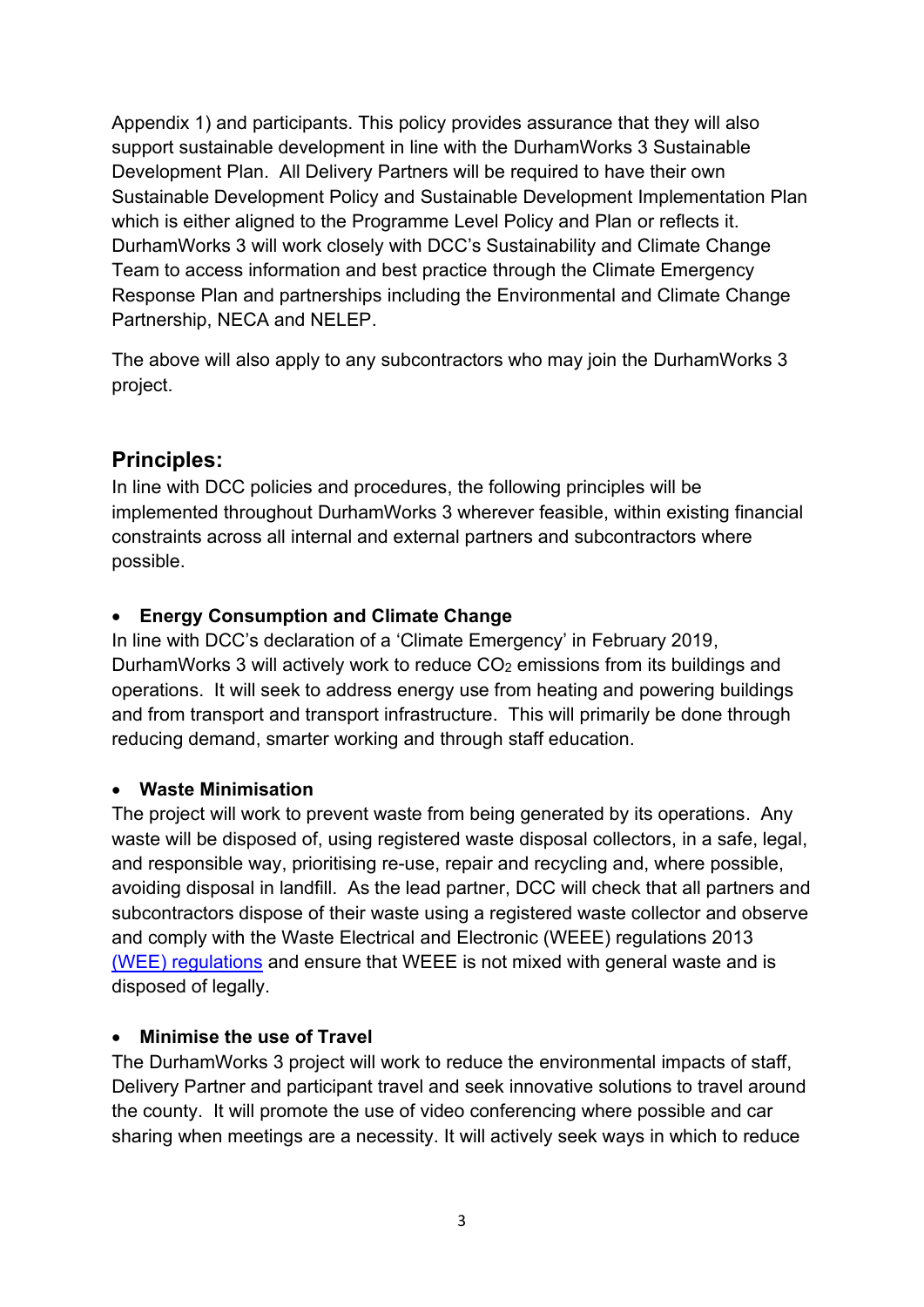air pollution from Council activities through the promotion of public and green transport where travel is unavoidable.

## **Awareness Raising, Monitoring and Review**

DCC as the lead partner, will ensure that DurhamWorks 3 staff, Delivery Partners, any subsequent subcontractors and participants are familiar with this policy and associated Implementation Plan. Individual and team responsibility towards the environment will be promoted through the Cross-Cutting Themes Steering Group, 'Climate Champions' and the Implementation Plan. Indicators will be developed to measure environmental and sustainable development performance and will be reported to the Operational Management Group and through the quarterly Progress Report to DWP. Sustainable Development will be written into all Delivery Partner Service Level Agreements (SLAs) and into subcontractors' contracts. Sustainability will also be incorporated into the monitoring and review process. Any new partners or subcontractors will be required to promote sustainable development in line with legislation and to have a Sustainable Development Policy and Implementation Plan aligned to the programme level plan.